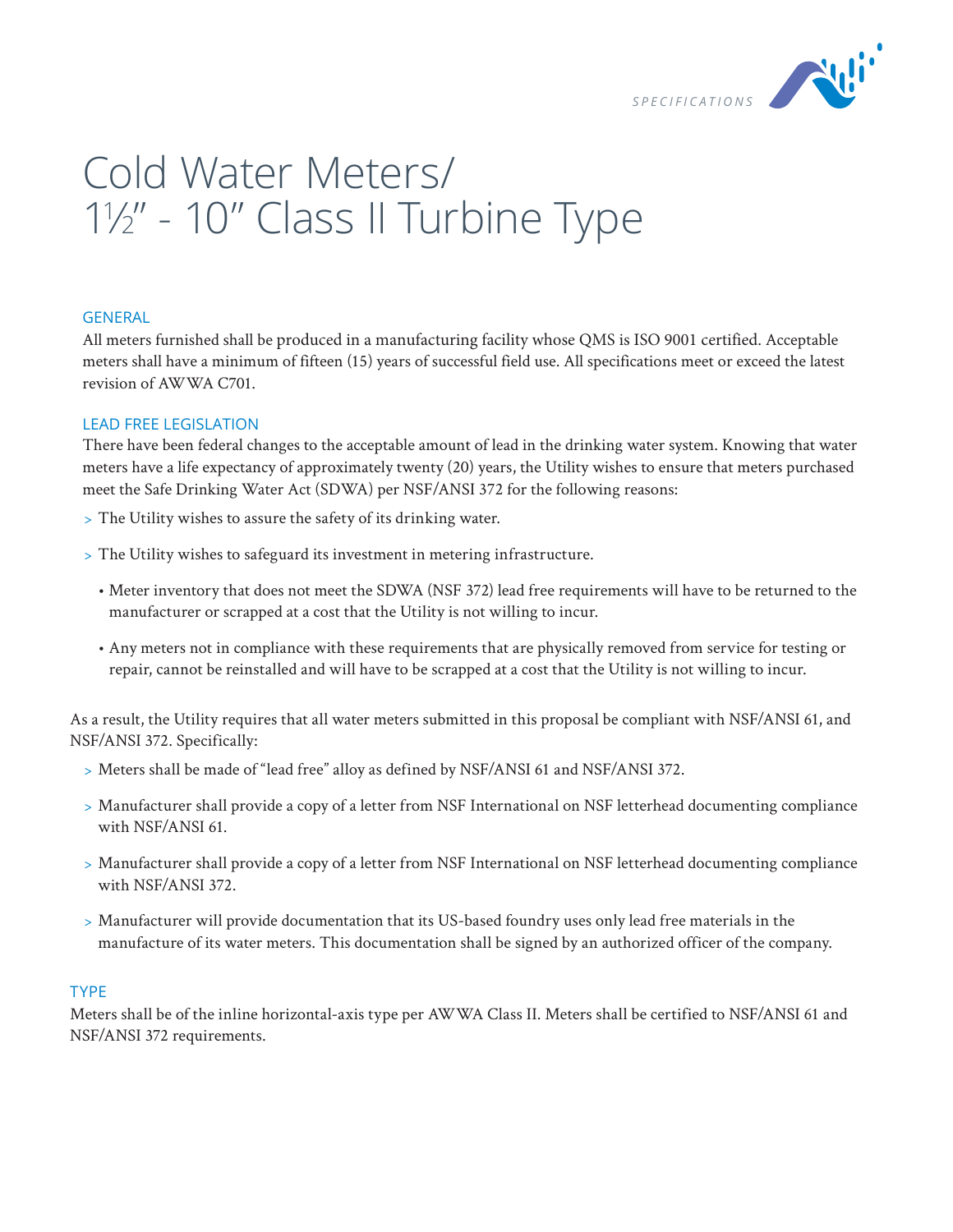

# **CAPACITY**

The capacity of the meters in terms of normal operating range, maximum continuous flow, maximum loss of head, and maximum intermittent flow shall be as shown below:

| <b>Size</b>     | <b>Normal Operating</b><br>Range (gpm) | <b>Maximum Continuous</b><br>Flow (gpm) | <b>Maximum Loss of Head</b><br>at Max. Cont. Flow (psi) | <b>Maximum Intermittent</b><br>Flow (gpm) |
|-----------------|----------------------------------------|-----------------------------------------|---------------------------------------------------------|-------------------------------------------|
| $1\frac{1}{2}$  | $4 - 160$                              | 160                                     | 4                                                       | 200                                       |
| 2 <sup>n</sup>  | $4 - 200$                              | 200                                     | 4.5                                                     | 250                                       |
| 3 <sup>''</sup> | $5 - 450$                              | 450                                     | 5                                                       | 560                                       |
| 4 <sup>''</sup> | $10 - 1200$                            | 1200                                    | 5.5                                                     | 1500                                      |
| 6"              | $20 - 2500$                            | 2500                                    | 5                                                       | 3100                                      |
| 8''             | $35 - 4000$                            | 4000                                    | 5                                                       | 5000                                      |
| 10''            | $50 - 6500$                            | 6500                                    | 3.5                                                     | 8000                                      |

# **SIZE**

The size of the meters shall be determined by the nominal size (in inches) of the opening in the inlet and outlet flanges. Overall lengths of the meters shall be as follows:

| <b>Size</b>     | <b>Laying Length</b>   | <b>Meter/Strainer Combined Length</b> |
|-----------------|------------------------|---------------------------------------|
| $1\frac{1}{2}$  | 10" (13" w/test spool) | -                                     |
| 2 <sup>n</sup>  | 10"                    | 17"                                   |
| 3''             | 12"                    | 18"                                   |
| 4 <sup>''</sup> | 14"                    | $21\frac{1}{2}$                       |
| 6"              | 18"                    | 27"                                   |
| 8"              | 20"                    | 30"                                   |
| 10''            | 26"                    | 41"                                   |

## CASE AND COVER

The maincase and cover shall be cast from NSF/ANSI 61 and NSF/ANSI 372 certified lead free alloy containing a minimum of 85% copper. The size, model, NSF certification and arrows indicating direction of flow shall be cast in raised characters on the maincase or cover. The cover shall contain a calibration vane for the purpose of calibrating the turbine measuring element while the meter is inline and under pressure. The calibration vane shall be mounted under the register or shall be covered by a protective cap that is attached in a tamper-resistant device.

## EXTERNAL BOLTS

Casing bolts shall be made of AISI Type 316 stainless steel.

## **CONNECTIONS**

Maincases shall be flanged. 11/2" and 2" sizes shall be oval flanged and 3" through 10" sizes shall be round flanged per Table 3, AWWA C701.

## **REGISTERS**

Registers shall be permanently roll-sealed, straight reading, indicating in cubic feet, gallons, or cubic metres. Registers shall allow for in-line serviceability.